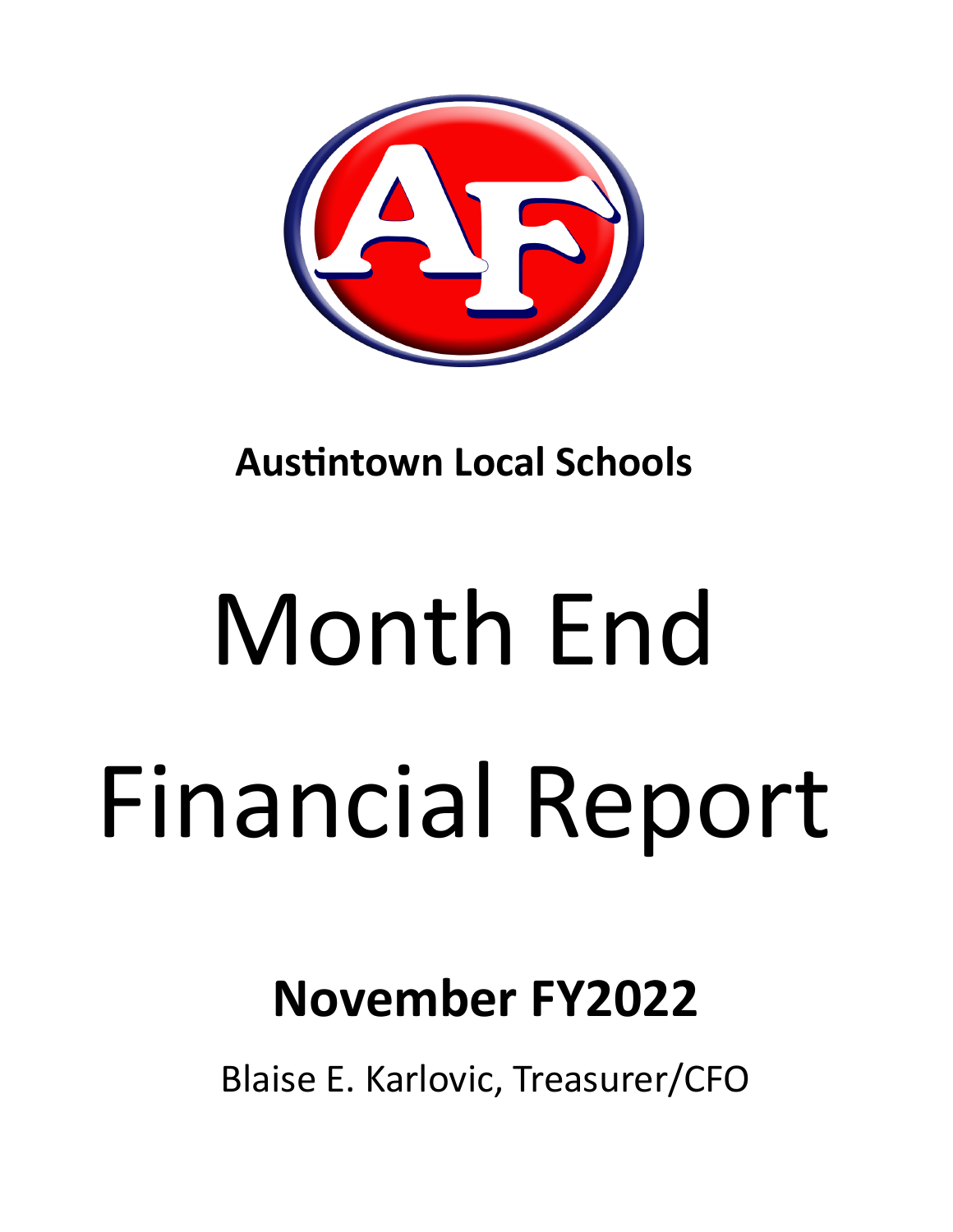### **AUSTINTOWN LOCAL SCHOOL DISTRICT MONTH END REPORT FOR NOVEMBER FISCAL YEAR 2022 CASH POSITION REPORT**

|             |                                         |    |                     |                       | FISCAL YEAR 2022     |      |                                   |      | FISCAL YEAR 2022     |     |                                                                                                    |      |                                                   |      |                    |    |                     |
|-------------|-----------------------------------------|----|---------------------|-----------------------|----------------------|------|-----------------------------------|------|----------------------|-----|----------------------------------------------------------------------------------------------------|------|---------------------------------------------------|------|--------------------|----|---------------------|
|             |                                         |    | <b>JULY 1, 2021</b> |                       | <b>MONTH TO DATE</b> |      | FISCAL YEAR 2022                  |      | <b>MONTH TO DATE</b> |     | FISCAL YEAR 2022                                                                                   |      |                                                   |      | <b>OUTSTANDING</b> |    | <b>UNENCUMBERED</b> |
| <b>FUND</b> | <b>FUND DESCRIPTION</b>                 |    | <b>CASH BALANCE</b> |                       | <b>RECEIPTS</b>      |      | <b>RECEIPTS</b>                   |      | <b>EXPENDITURES</b>  |     | <b>EXPENDITURES</b>                                                                                |      | CASH BALANCE ENCUMBRANCES                         |      |                    |    | <b>CASH BALANCE</b> |
|             |                                         |    |                     |                       |                      |      | <b>GENERAL FUND</b>               |      |                      |     |                                                                                                    |      |                                                   |      |                    |    |                     |
|             | 001 GENERAL FUND                        |    | $$13,879,600.39$ \$ |                       |                      |      |                                   |      |                      |     | 1,737,114.57 \$ 17,473,713.45 \$ 3,702,628.91 \$ 18,133,279.68 \$ 13,220,034.16 \$ 2,401,894.76 \$ |      |                                                   |      |                    |    | 10,818,139.40       |
|             |                                         |    |                     |                       |                      |      | <b>DEBT SERVICE FUND</b>          |      |                      |     |                                                                                                    |      |                                                   |      |                    |    |                     |
|             | 002 BOND RETIREMENT                     |    | \$3,586,200.64\$    |                       | $1,486.27$ \$        |      | 1,336,695.27 \$                   |      | 1,579,154.99 \$      |     |                                                                                                    |      | 2,581,485.28 \$ 2,341,410.63 \$                   |      | 806,577.42 \$      |    | 1,534,833.21        |
|             |                                         |    |                     |                       |                      |      | <b>CAPITAL IMPROVEMENT FUNDS</b>  |      |                      |     |                                                                                                    |      |                                                   |      |                    |    |                     |
|             | 003 PERMANENT IMPROVEMENT               |    | \$2,958,803.52\$    |                       |                      | Ś.   | $\sim$                            | \$   | 431,134.13 \$        |     | 1,044,122.96 \$                                                                                    |      | 1,914,680.56 \$                                   |      | 72,903.25 \$       |    | 1,841,777.31        |
|             | 004 BUILDING                            | Ś. | 125,713.75 \$       |                       |                      |      |                                   | S    |                      | Ŝ   |                                                                                                    | -Ś   | 125,713.75 \$                                     |      |                    | \$ | 125,713.75          |
|             | 070 CAPITAL PROJECTS                    |    | \$3,218,124.25      |                       |                      |      |                                   |      |                      |     |                                                                                                    | Ŝ.   | 3,218,124.25 \$                                   |      |                    | Ŝ  | 3,218,124.25        |
|             | TOTAL CAPITAL IMPROVEMENT FUNDS         |    | \$6,302,641.52\$    |                       |                      |      |                                   |      | 431,134.13 \$        |     |                                                                                                    |      | 1,044,122.96 \$ 5,258,518.56 \$                   |      | 72,903.25 \$       |    | 5,185,615.31        |
|             |                                         |    |                     |                       |                      |      | <b>SPECIAL REVENUE FUNDS</b>      |      |                      |     |                                                                                                    |      |                                                   |      |                    |    |                     |
|             | 006 FOOD SERVICE                        | Ś. | 716,690.95 \$       |                       | 282,724.39 \$        |      | 685,202.08 \$                     |      | 188,456.59 \$        |     | 766,491.12 \$                                                                                      |      | 635,401.91 \$                                     |      | 602,291.64 \$      |    | 33,110.27           |
|             | 018 PUBLIC SCHOOL SUPPORT               |    | 176,171.09 \$       |                       | 37,943.59 \$         |      | 85,214.78 \$                      |      | $5,322.24$ \$        |     | 25,111.94 \$                                                                                       |      | 236,273.93 \$                                     |      | 14,522.37 \$       |    | 221,751.56          |
|             | 019 OTHER GRANT                         |    | 167,916.88 \$       |                       |                      | \$   | $\omega$                          | -S   | 5,424.26 \$          |     | 32,285.74 \$                                                                                       |      | 135,631.14 \$                                     |      | $3,364.55$ \$      |    | 132,266.59          |
|             | 034 OSFC PROJ-.5 MILLS MAINTENANCE FUND |    | 3,521,355.08 \$     |                       |                      | Ŝ    | 124,888.61 \$                     |      | 1,886.20 \$          |     | 48,711.92 \$                                                                                       |      | 3,597,531.77 \$                                   |      | 24,942.74 \$       |    | 3,572,589.03        |
|             | 300 DISTRICT MANAGED ACTIVITY           |    | 189,320.02 \$       |                       | 13,414.13            | - Ś  | 189,200.50 \$                     |      | 20,775.70 \$         |     | 196,876.71 \$                                                                                      |      | 181,643.81 \$                                     |      | 112,915.04 \$      |    | 68,728.77           |
|             | 451 NETWORK CONNECTIVITY                |    |                     | Ś                     | $3,600.00$ \$        |      | 3,600.00                          | - \$ | $3,600.00$ \$        |     | 3,600.00 \$                                                                                        |      |                                                   | Ŝ.   | $3,600.00$ \$      |    | (3,600.00)          |
|             | 467 STUDENT SUCCESS AND WELLNESS        |    |                     | Ś                     |                      | Ŝ    |                                   | S    | $(30.24)$ \$         |     | $\sim$                                                                                             | \$.  |                                                   | Ŝ.   |                    | \$ |                     |
|             | 499 MISCELLANEOUS STATE GRANT FUND      |    | 1,458.29 \$         |                       |                      |      |                                   |      |                      | -\$ |                                                                                                    |      | 1,458.29 \$                                       |      |                    | Ś. | 1,458.29            |
|             | 507 ESSER FEDERAL RELIEF FUND           |    | $(426, 289.74)$ \$  |                       |                      | S    | 1,304,257.14                      | -S   | 186,742.69           | -S  | 1,257,177.23                                                                                       | - S  | $(379, 209.83)$ \$                                |      | 1,577,558.34       | Ŝ. | (1,956,768.17)      |
|             | 510 CORONA VIRUS RELIEF FUND            |    |                     |                       |                      |      |                                   |      | $1,002.75$ \$        |     | $5,013.93$ \$                                                                                      |      | $(5,013.93)$ \$                                   |      | $9,883.17$ \$      |    | (14, 897.10)        |
|             | 516 FY19 Title VI-B                     |    | $(41,791.73)$ \$    |                       | 210,133.29           | - \$ | 348,750.37 \$                     |      | 94,225.91 \$         |     | 401,184.55 \$                                                                                      |      | $(94, 225.91)$ \$                                 |      | 29,645.00 \$       |    | (123, 870.91)       |
|             | 551 FY20 TITLE III                      |    |                     | .S                    |                      | \$.  |                                   | -S   |                      | -\$ |                                                                                                    | -\$  |                                                   | - \$ |                    | Ś  |                     |
|             | 572 TITLE I DISADVANTAGED STUDENTS      |    | $(15, 462.88)$ \$   |                       | 181,712.24 \$        |      | 260,816.52 \$                     |      | 49,049.10            | - Ś | 294,402.74 \$                                                                                      |      | $(49,049.10)$ \$                                  |      | 54,222.80          | -Ś | (103, 271.90)       |
|             | 584 TITLE IV-A                          |    |                     | .s                    | 37,948.68 \$         |      | 37,948.68 \$                      |      | 41,821.60 \$         |     | 41,821.60 \$                                                                                       |      | $(3,872.92)$ \$                                   |      | $\sim$             | \$ | (3,872.92)          |
|             | 587 IDEA SPECIAL EDUCATION PRESCHOOL    |    |                     | $\breve{\phantom{1}}$ |                      | Ŝ.   |                                   | Ŝ    | $\sim$               | Ŝ.  |                                                                                                    | - \$ | $-5$                                              |      | $\blacksquare$     | Ś. |                     |
|             | 590 IMPROVING TEACHER QUALITY           |    | $(1,531.09)$ \$     |                       | 39,443.45 \$         |      | 48,520.38 \$                      |      | 14,697.80 \$         |     | 60,839.97 \$                                                                                       |      | $(13,850.68)$ \$                                  |      | 20,733.20 \$       |    | (34, 583.88)        |
|             | 599 MISCELLANEOUS FEDERAL GRANT FUND    |    | 140,856.04 \$       |                       |                      |      | 10,683.69 \$                      |      | $(26,329.15)$ \$     |     | 29,990.70 \$                                                                                       |      | 121,549.03 \$                                     |      | 26,904.40 \$       |    | 94,644.63           |
|             | TOTAL SPECIAL REVENUE FUNDS             |    | $$4,428,692.91$ \$  |                       | 806,919.77 \$        |      | 3,099,082.75 \$                   |      | 586,645.45 \$        |     | 3,163,508.15                                                                                       | - \$ | 4,364,267.51 \$                                   |      | 2,480,583.25 \$    |    | 1,883,684.26        |
|             |                                         |    |                     |                       |                      |      |                                   |      |                      |     |                                                                                                    |      |                                                   |      |                    |    |                     |
|             | TOTAL ALL GOVERNMENTAL FUNDS            |    | $$28,197,135.46$ \$ |                       | 2,545,520.61 \$      |      | 21,909,491.47 \$                  |      | $6,299,563.48$ \$    |     |                                                                                                    |      | 24,922,396.07 \$ 25,184,230.86 \$ 5,761,958.68 \$ |      |                    |    | 19,422,272.18       |
|             |                                         |    |                     |                       |                      |      |                                   |      |                      |     |                                                                                                    |      |                                                   |      |                    |    |                     |
|             |                                         |    |                     |                       |                      |      | <b>ENTERPRISE FUNDS</b>           |      |                      |     |                                                                                                    |      |                                                   |      |                    |    |                     |
|             | 020 SPECIAL ENTERPRISE FUND             | Ś  | 59,227.55 \$        |                       | 2,288.00 \$          |      | $8,012.50$ \$                     |      | $5,039.46$ \$        |     | 27,677.40 \$                                                                                       |      | 39,562.65 \$                                      |      | 23,327.83 \$       |    | 16,234.82           |
|             | 011 FALCON STORE                        |    |                     | ς.                    | $1,315.00$ \$        |      | $1,315.00$ \$                     |      |                      | Ŝ.  |                                                                                                    | Ŝ    | 1,315.00 \$                                       |      | 3,750.00 \$        |    | (2,435.00)          |
|             | <b>TOTAL ENTERPRISE FUNDS</b>           | Ś  | 59,227.55 \$        |                       | $3,603.00$ \$        |      | $9,327.50$ \$                     |      | $5,039.46$ \$        |     | 27,677.40 \$                                                                                       |      | 40,877.65 \$                                      |      | 27,077.83 \$       |    | 13,799.82           |
|             |                                         |    |                     |                       |                      |      | <b>AGENCY FUNDS</b>               |      |                      |     |                                                                                                    |      |                                                   |      |                    |    |                     |
|             | 022 DISTRICT AGENCY                     | \$ | 27,426.80 \$        |                       | 4,760.00 \$          |      | 4,760.00 \$                       |      | 841.60 \$            |     | 9,791.09 \$                                                                                        |      | 22,395.71 \$                                      |      | $1,300.00$ \$      |    | 21,095.71           |
|             | 200 STUDENT MANAGED ACTIVITY            |    | 109,680.32 \$       |                       | $10,325.15$ \$       |      | 52,339.84 \$                      |      | 3,069.80 \$          |     | 28,269.40 \$                                                                                       |      | 133,750.76 \$                                     |      | 27,722.84 \$       |    | 106,027.92          |
|             | <b>TOTAL AGENCY FUNDS</b>               | \$ | 137,107.12 \$       |                       | 15,085.15 \$         |      | 57,099.84 \$                      |      | $3,911.40$ \$        |     | 38,060.49 \$                                                                                       |      | 156,146.47 \$                                     |      | 29,022.84 \$       |    | 127,123.63          |
|             |                                         |    |                     |                       |                      |      | <b>PRIVATE PURPOSE TRUST FUND</b> |      |                      |     |                                                                                                    |      |                                                   |      |                    |    |                     |
|             | 007 SPECIAL TRUST                       |    | \$144,232.62\$      |                       | $1,245.90$ \$        |      | $8,167.61$ \$                     |      | 325.00 \$            |     | 19,781.00 \$                                                                                       |      | 132,619.23 \$                                     |      | $3,945.00$ \$      |    | 128,674.23          |
|             |                                         |    |                     |                       |                      |      | <b>INTERNAL SERVICE FUND</b>      |      |                      |     |                                                                                                    |      |                                                   |      |                    |    |                     |
|             | 027 WORKERS COMPENSATION ACCOUNT        |    | \$244,431.03\$      |                       | $\sim 100$           | Ŝ.   | $-5$                              |      | $-5$                 |     | $1,500.00$ \$                                                                                      |      | 242,931.03 \$                                     |      | 183,000.00 \$      |    | 59,931.03           |
|             |                                         |    |                     |                       |                      |      |                                   |      |                      |     |                                                                                                    |      |                                                   |      |                    |    |                     |
|             | <b>TOTAL ALL FUNDS</b>                  |    | $$28,782,133.78$ \$ |                       | 2,564,139.66 \$      |      | 21,982,771.42 \$                  |      | $6,308,514.34$ \$    |     |                                                                                                    |      | 25,009,414.96 \$ 25,756,805.24 \$                 |      | $6,001,254.35$ \$  |    | 19,754,235.89       |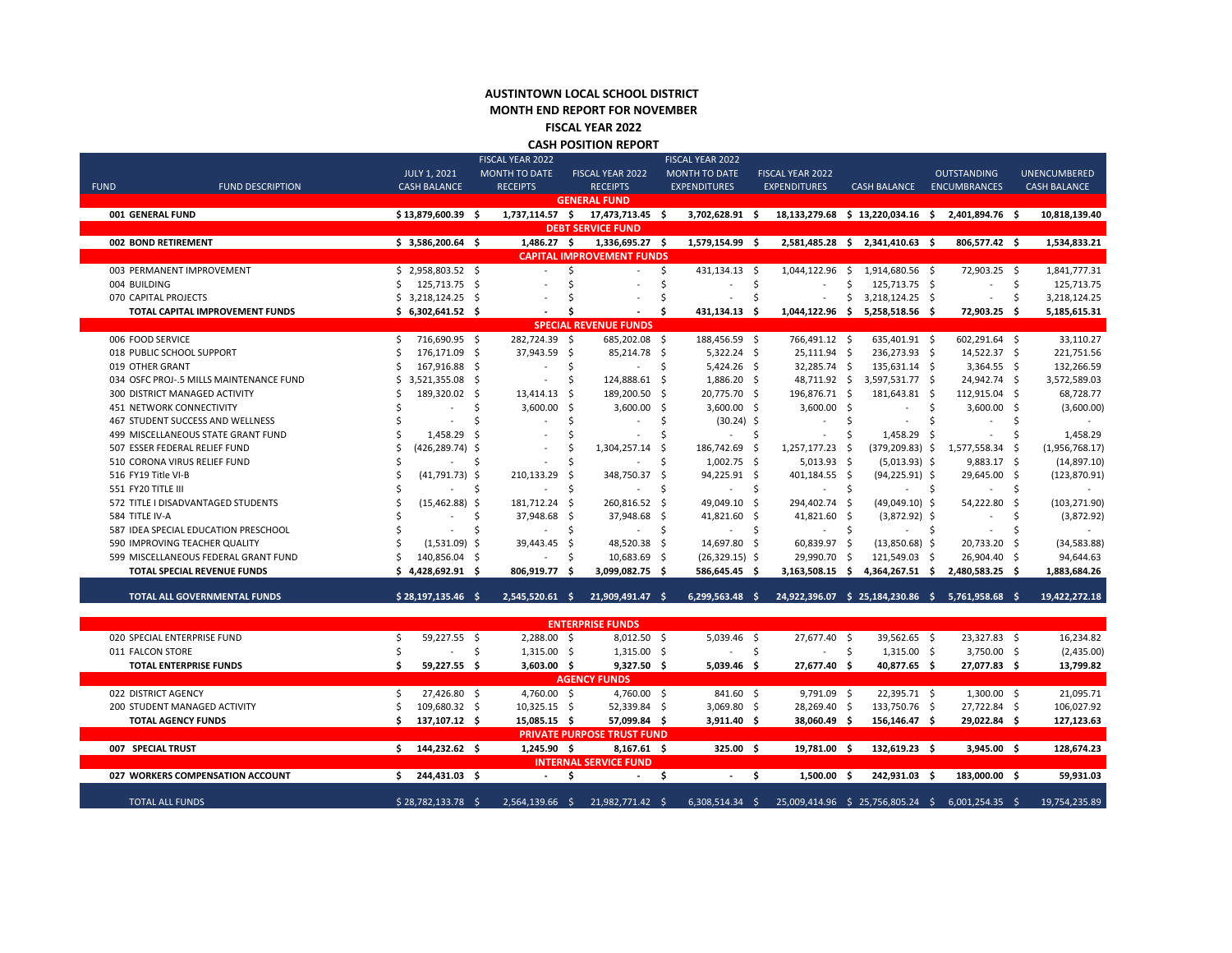### **AUSTINTOWN LOCAL SCHOOL DISTRICT MONTH END REPORT FOR NOVEMBER**

**FISCAL YEAR 2022 BUDGET REPORT**

|             |                                         |    | FISCAL YEAR 2022      | <b>PRIOR YEAR</b>                 | <b>FYTD BOARD</b>                            |     |                   |                                   |      |                     | <b>BUDGET</b>                 |
|-------------|-----------------------------------------|----|-----------------------|-----------------------------------|----------------------------------------------|-----|-------------------|-----------------------------------|------|---------------------|-------------------------------|
|             |                                         |    | <b>ORIGINAL</b>       | <b>CARRYOVER</b>                  | <b>APPROVED</b>                              |     | FISCAL YEAR 2022  | <b>FISCAL YEAR 2022</b>           |      | <b>OUTSTANDING</b>  | <b>AVAILABLE FOR</b>          |
| <b>FUND</b> | <b>FUND DESCRIPTION</b>                 |    | <b>APPROPRIATIONS</b> | <b>ENCUMBRANCES</b>               | <b>AMENDMENTS</b>                            |     | <b>EXPENDABLE</b> | <b>EXPENDITURES</b>               |      | <b>ENCUMBRANCES</b> | <b>EXPENDITURE</b>            |
|             |                                         |    |                       | <b>GENERAL FUND</b>               |                                              |     |                   |                                   |      |                     |                               |
|             | 001 GENERAL FUND                        | \$ | 44,500,388.77 \$      | 215,222.28 \$                     | $\sim 100$                                   | - Ś |                   | 44,715,611.05 \$ 14,430,650.77 \$ |      |                     | 2,677,751.13 \$ 27,607,209.15 |
|             |                                         |    |                       | <b>DEBT SERVICE FUND</b>          |                                              |     |                   |                                   |      |                     |                               |
|             | 002 BOND RETIREMENT                     | \$ | 3,809,666.91 \$       | $\sim 100$                        | \$<br>$\sim 100$                             | \$. |                   | 3,809,666.91 \$ 1,002,330.29 \$   |      | 2,385,732.41 \$     | 421,604.21                    |
|             |                                         |    |                       | <b>CAPITAL IMPROVEMENT FUNDS</b>  |                                              |     |                   |                                   |      |                     |                               |
|             | 003 PERMANENT IMPROVEMENT               |    | 2,900,000.00 \$       |                                   | Ś<br>$\sim$                                  | \$  | 2,900,000.00 \$   | 612,988.83 \$                     |      | 502,537.38 \$       | 1,784,473.79                  |
|             | 004 BUILDING                            |    |                       |                                   |                                              | \$  |                   | \$                                |      |                     |                               |
|             | 070 CAPITAL PROJECTS                    |    | 100,000.00            | .S                                |                                              | Ś   | 100,000.00 \$     |                                   |      |                     | 100,000.00                    |
|             | TOTAL CAPITAL IMPROVEMENT FUNDS         |    | 3,000,000.00 \$       |                                   |                                              |     | 3,000,000.00 \$   | 612,988.83 \$                     |      | 502,537.38 \$       | 1,884,473.79                  |
|             |                                         |    |                       | <b>SPECIAL REVENUE FUNDS</b>      |                                              |     |                   |                                   |      |                     |                               |
|             | 006 FOOD SERVICE                        | Ŝ. | 1,750,718.39          | 47,348.58 \$<br>- \$              |                                              | \$  | 1,798,066.97 \$   | 578,034.53 \$                     |      | 679,381.22 \$       | 540,651.22                    |
|             | 018 PUBLIC SCHOOL SUPPORT               |    | 132,052.45 \$         | 834.00 \$                         |                                              | Ś   | 132,886.45 \$     | 19,789.70 \$                      |      | 10,898.07 \$        | 102,198.68                    |
|             | 019 OTHER GRANT                         |    | 38,000.00             | 583.02<br>-\$                     | Ŝ.                                           |     | 38,583.02 \$      | 26,861.48 \$                      |      | $5,205.81$ \$       | 6,515.73                      |
|             | 034 OSFC PROJ-.5 MILLS MAINTENANCE FUND |    | 297,408.19 \$         |                                   |                                              |     | 297,408.19 \$     | 46,825.72 \$                      |      | 24,570.50 \$        | 226,011.97                    |
|             | 300 DISTRICT MANAGED ACTIVITY           |    | 330,743.15 \$         | 16,101.46                         | .S                                           |     | 346,844.61 \$     | 176,101.01                        | -\$  | 99,830.22 \$        | 70,913.38                     |
|             | 451 DATA COMMUNICATION FUND             |    | 7,200.00              | -\$                               |                                              |     | 7,200.00          | -\$                               |      |                     | 7,200.00                      |
|             | 467 STUDENT SUCCESS AND WELLNESS        |    |                       | Ś                                 |                                              |     |                   | Ŝ                                 |      |                     |                               |
|             | 499 MISCELLANEOUS STATE GRANT FUND      |    |                       |                                   |                                              |     |                   |                                   |      |                     |                               |
|             | 507 ESSER FEDERAL RELIEF FUND           |    | 8,446,104.25          | 422,243.51<br>-S                  | 741,451.29<br>-S                             | S   | 9,609,799.05      | 1,070,434.54<br>-S                |      | 720,233.43          | 7,819,131.08<br>-Ś            |
|             | 510 CORONA VIRUS RELIEF FUND            |    | 119,337.43 \$         | $9,666.67$ \$                     |                                              |     | 129,004.10 \$     | 4,011.18                          | -S   | 10,885.92 \$        | 114,107.00                    |
|             | 516 FY19 Title VI-B                     |    | 1,092,900.53          | - \$                              | 215,932.64<br>.S                             | Ŝ.  | 1,308,833.17 \$   | 306,958.64                        | .s   |                     | Ś<br>1,001,874.53             |
|             | 551 FY20 TITLE III LEP                  |    |                       | Ś                                 |                                              | Ś   |                   | \$                                | Ŝ    |                     | Ś                             |
|             | 572 TITLE I DISADVANTAGED STUDENTS      |    | 907,190.81            | 1,279.58<br>- \$                  | 28,570.70                                    | Ŝ.  | 937,041.09        | 245,353.64<br>- Ś                 |      | 51,023.84           | - S<br>640,663.61             |
|             | 587 IDEA SPECIAL ED. PRESCHOOL          |    | 15,998.15             |                                   |                                              |     | 15,998.15 \$      |                                   |      |                     | 15,998.15                     |
|             | 590 IMPROVING TEACHER QUALITY           |    | 165,350.38 \$         |                                   |                                              |     | 165,350.38 \$     | 46,142.17 \$                      |      | 30,133.40 \$        | 89,074.81                     |
|             | 599 MISCELLANEOUS FEDERAL GRANT FUND    |    | 190,965.20 \$         | 7,143.11                          |                                              |     | 198,108.31 \$     | 56,319.85 \$                      |      | 35,128.67 \$        | 106,659.79                    |
|             | TOTAL SPECIAL REVENUE FUNDS             |    | 13,493,968.93 \$      | 505,199.93 \$                     | 985,954.63                                   | -S  | 14,985,123.49     | 2,576,832.46<br>- \$              | - \$ | 1,667,291.08        | \$10,740,999.95               |
|             |                                         |    |                       |                                   |                                              |     |                   |                                   |      |                     |                               |
|             | TOTAL ALL GOVERNMENTAL FUNDS            | Ś  | 64,804,024.61 \$      | 720,422.21 \$                     | 985,954.63 \$                                |     |                   | 66,510,401.45 \$ 18,622,802.35 \$ |      |                     | 7,233,312.00 \$ 40,654,287.10 |
|             |                                         |    |                       |                                   |                                              |     |                   |                                   |      |                     |                               |
|             |                                         |    |                       | <b>ENTERPRISE FUNDS</b>           |                                              |     |                   |                                   |      |                     |                               |
|             | 020 SPECIAL ENTERPRISE FUND             | Ś  | 71,701.00 \$          |                                   | \$                                           | \$  | 71,701.00 \$      | 22,637.94 \$                      |      | 27,028.77 \$        | 22,034.29                     |
|             | 011 FALCON STORE                        |    | 3,000.00              | -\$                               |                                              | Ś   | $3,000.00$ \$     |                                   |      |                     | \$<br>3,000.00                |
|             | <b>TOTAL ENTERPRISE FUNDS</b>           |    | 74,701.00 \$          |                                   |                                              | Ś   | 74,701.00 \$      | 22,637.94 \$                      |      | 27,028.77 \$        | 25,034.29                     |
|             |                                         |    |                       | $\mathbf{0}$                      |                                              |     |                   |                                   |      |                     |                               |
|             | 022 DISTRICT AGENCY                     | Ś  | 27,000.00 \$          |                                   | \$                                           | \$  | 27,000.00 \$      | 8,949.49 \$                       |      | $1,300.00$ \$       | 16,750.51                     |
|             | <b>200 STUDENT MANAGED ACTIVITY</b>     |    | 182,628.28 \$         |                                   |                                              |     | 182,628.28 \$     | 25,199.60 \$                      |      | 12,366.20 \$        | 145,062.48                    |
|             | <b>TOTAL AGENCY FUNDS</b>               |    | 209,628.28 \$         |                                   |                                              | Ś.  | 209,628.28 \$     | 34,149.09 \$                      |      | 13,666.20 \$        | 161,812.99                    |
|             |                                         |    |                       | <b>PRIVATE PURPOSE TRUST FUND</b> |                                              |     |                   |                                   |      |                     |                               |
|             | 007 SPECIAL TRUST                       | \$ | 23,700.00 \$          | $\sim 100$                        | $\mathsf{\mathsf{S}}$<br>$\omega_{\rm{max}}$ | \$  | 23,700.00 \$      | 19,456.00 \$                      |      | 3,270.00 \$         | 974.00                        |
|             |                                         |    |                       | <b>INTERNAL SERVICE FUND</b>      |                                              |     |                   |                                   |      |                     |                               |
|             | 027 WORKERS COMPENSATION ACCOUNT        | \$ | 150,000.00 \$         | $\mathcal{L}_{\rm{max}}$          | \$<br>$\sim$                                 | \$  | 150,000.00 \$     | $1,500.00$ \$                     |      | 183,000.00 \$       | (34,500.00)                   |

TOTAL ALL FUNDS \$ 65,259,053.89 \$ 720,422.21 \$ 985,954.63 \$ 66,968,430.73 \$ 18,700,545.38 \$ 7,460,276.97 \$ 40,804,608.38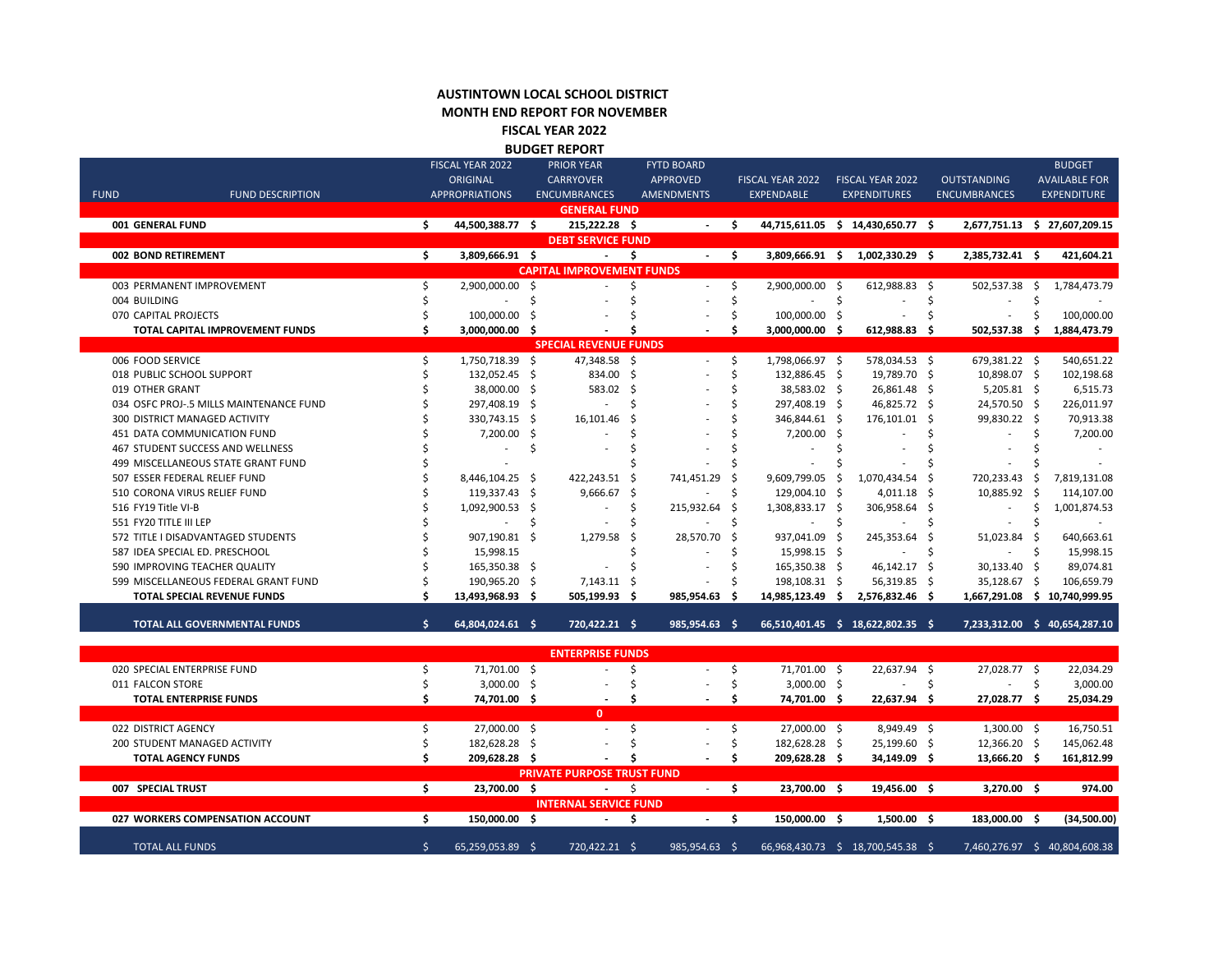### **AUSTINTOWN LOCAL SCHOOL DISTRICT MONTH END REPORT FOR NOVEMBER FISCAL YEAR 2022 INVESTMENT REPORT**

| <b>TOTAL REDTREE INVESTMENTS</b> | 8.005.578.22         |                                       | 11.044.11                     | 64.106.37                | 2.06%           |
|----------------------------------|----------------------|---------------------------------------|-------------------------------|--------------------------|-----------------|
| <b>MONEY MARKET</b>              | 5,406.72             |                                       |                               |                          | 0.01%           |
| <b>CERTIFICATES OF DEPOSIT</b>   | 4,934,065.15         |                                       |                               |                          | 2.43%           |
| US GOVERNMENT AGENCY DISCOUNT    | 1,322,824.10         |                                       |                               |                          | 0.22%           |
| US GOVERNMENT AGENCY             | 1,743,282.25         |                                       |                               |                          | 0.44%           |
|                                  |                      | REDTREE INVESTMENTS HELD BY U.S. BANK |                               |                          |                 |
| <b>BANK INVESTMENT TYPE</b>      | <b>BALANCE VALUE</b> |                                       | <b>NOVEMBER</b>               | POSTED TO DATE           | <b>RATE</b>     |
|                                  |                      |                                       | <b>MANAGEMENT FEES FOR</b>    | <b>INVESTMENT INCOME</b> | <b>INTEREST</b> |
|                                  |                      |                                       | <b>INVESTMENT INCOME LESS</b> | <b>FISCAL YEAR 2022</b>  | <b>NOVEMBER</b> |

|                                                          |                        | ECURITIES<br>нıl<br>40P |                          |           |       |
|----------------------------------------------------------|------------------------|-------------------------|--------------------------|-----------|-------|
| <b>SECURITIES</b><br><b>JILLIUP</b>                      | $\sim$<br>3.220.371.14 |                         | $\overline{ }$<br>651.45 | 7.297.23  | 0.43% |
| <b>L REDTREE AND HILLTOP INVESTMENTS</b><br><b>TOTAL</b> | 11,231,356.08          |                         | 1,695.54                 | 71,403.60 | 2.03% |

|                                    |                 | <b>MONEY MARKET ACCOUNTS</b> |           |           |       |
|------------------------------------|-----------------|------------------------------|-----------|-----------|-------|
| <b>STAR OHIO</b>                   | 108,641.72      |                              | 7.05      | 35.18     | 0.07% |
| <b>FARMERS NATIONAL BANK</b>       | 13,824,968.10   |                              | 1.886.71  | 9.974.44  | 0.13% |
| <b>TOTAL MONEY MARKET ACCOUNTS</b> | ;13,933,609.82  |                              | 1.893.76  | 10.009.62 | 0.67% |
|                                    |                 |                              |           |           |       |
| <b>TOTAL INVESTMENTS</b>           | ነ 21,939,188.04 |                              | 13,589.30 | 81.413.22 |       |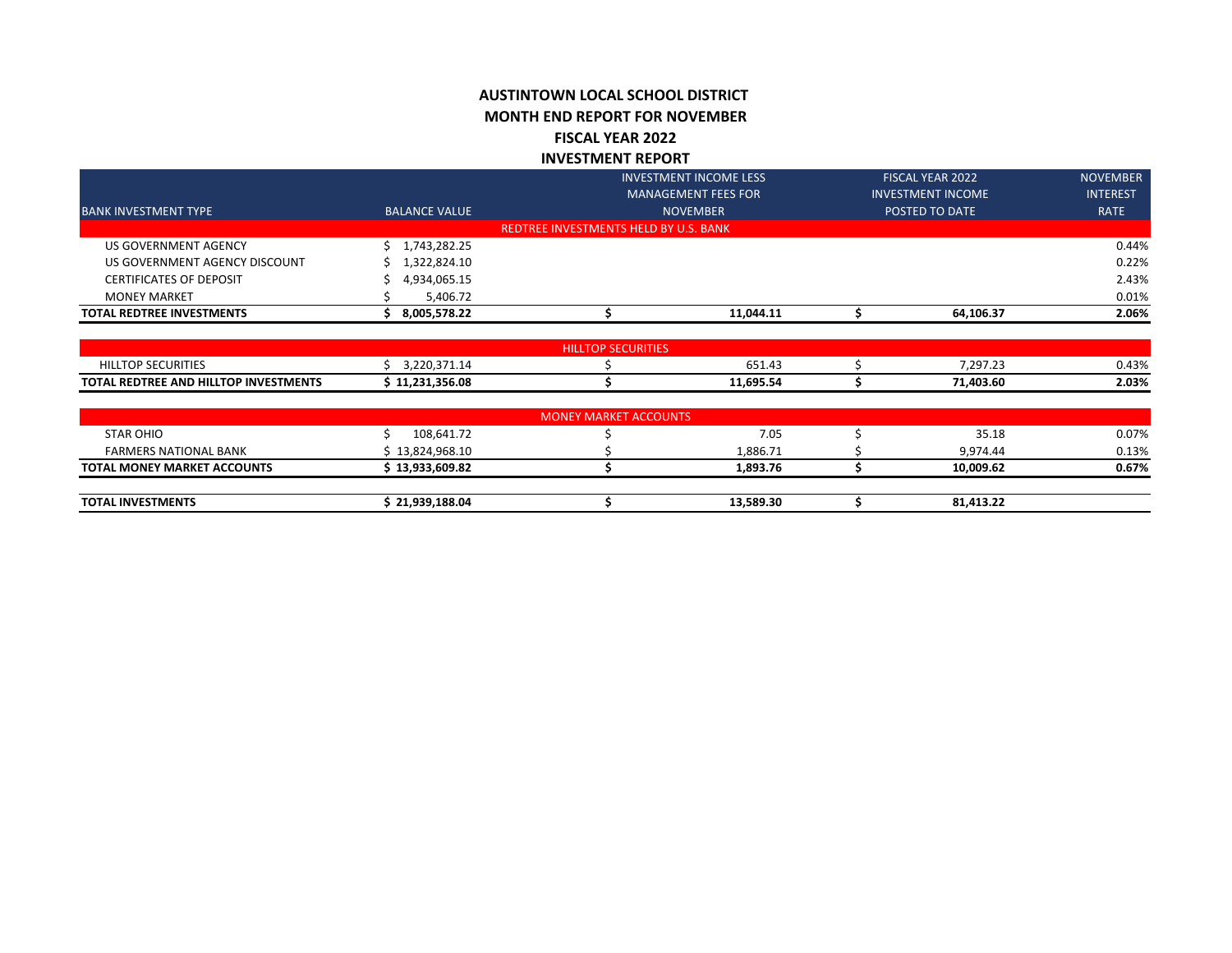### **AUSTINTOWN LOCAL SCHOOL DISTRICT MONTH END REPORT FOR NOVEMBER**

### **FISCAL YEAR 2022**

### **BANK RECONCILIATION**

| <b>Farmers Sweep</b>               | \$1,500,000.00      |
|------------------------------------|---------------------|
| <b>Farmers Money Market</b>        | \$13,824,968.10     |
| <b>HillTop Securities</b>          | \$3,220,371.14      |
| Star Ohio                          | \$108,641.72        |
| <b>Red Tree Investments</b>        | \$8,005,578.22      |
| <b>BANK BALANCES</b>               | \$26,659,559.18     |
|                                    |                     |
| <b>OUTSTANDING PETTY CASH</b>      |                     |
| <b>Athletics Change Fund</b>       | \$<br>5,000.00      |
| Food Service                       | \$<br>550.00        |
| <b>Building Change Fund</b>        | \$<br>50.00         |
| <b>Faclon Nest</b>                 | \$<br>100.00        |
| <b>Treasurer Office</b>            | \$<br>50.00         |
| <b>Outstanding Petty Cash</b>      | \$<br>5,750.00      |
|                                    |                     |
| OUTSTANDING A/P CHECKS             | \$<br>(710, 580.08) |
| <b>OUSTANDING PAYROLL CHECKS</b>   |                     |
|                                    |                     |
| AP RECON                           | \$<br>(198, 374.90) |
| <b>PAYROLL RECON</b>               | \$<br>451.04        |
| <b>BANK BALANCE</b>                | 25,756,805.24       |
|                                    |                     |
| <b>FUND BALANCE</b>                | 25,756,805.24       |
| <b>Bank Balance = Fund Balance</b> | 0.00                |
|                                    |                     |

# **Current A/P Outstanding Checks**

| <b>Surrent And Supply of Streets</b> |                                                 |    |               |
|--------------------------------------|-------------------------------------------------|----|---------------|
|                                      |                                                 |    |               |
|                                      | <b>OUTSTANDING A/P CORRECTIONS CALCULATION:</b> |    |               |
| <b>Deposits in Transit</b>           | <b>DFAS AND SERS</b>                            | S  | (1,943.53)    |
| <b>TITAN PAYMENTS</b>                |                                                 | S  | (79.30)       |
| TRUST BANK<br><b>PAYMENT</b>         |                                                 | \$ | (197, 279.99) |
|                                      |                                                 |    |               |
| Payroll Account Transfer             |                                                 |    | 929.12        |
| <b>Food Service Deposit</b>          |                                                 |    | (1.20)        |
|                                      |                                                 |    |               |
| <b>Total A/P</b>                     |                                                 |    |               |
| <b>Corrections</b>                   |                                                 |    | (198, 374.90) |
|                                      |                                                 |    |               |

### **OUTSTANDING A/P CHECK CALCULATION: OUTSTANDING Payroll CHECK CALCULATION:**

|                                 | OUTSTANDING A/P CHECK CALCULATION:                                                 |    |               | <b>OUTSTANDING PAYFOIL CHECK CALCULATION:</b> |  |  |        |  |  |  |
|---------------------------------|------------------------------------------------------------------------------------|----|---------------|-----------------------------------------------|--|--|--------|--|--|--|
|                                 | <b>Current A/P Outstanding Checks</b><br><b>Current Payroll Outstanding Checks</b> |    |               |                                               |  |  |        |  |  |  |
|                                 |                                                                                    |    |               |                                               |  |  |        |  |  |  |
|                                 | <b>OUTSTANDING A/P CORRECTIONS CALCULATION:</b>                                    |    |               |                                               |  |  |        |  |  |  |
| Deposits in Transit             | <b>IDFAS AND SERS</b>                                                              | \$ | (1,943.53)    |                                               |  |  | 451.04 |  |  |  |
| TITAN PAYMENTS                  |                                                                                    |    | (79.30)       |                                               |  |  |        |  |  |  |
| TRUST BANK<br>PAYMENT           |                                                                                    | \$ | (197, 279.99) |                                               |  |  |        |  |  |  |
|                                 |                                                                                    |    |               |                                               |  |  |        |  |  |  |
| <b>Payroll Account Transfer</b> |                                                                                    |    | 929.12        |                                               |  |  |        |  |  |  |
| <b>Food Service Deposit</b>     |                                                                                    |    | (1.20)        |                                               |  |  |        |  |  |  |
|                                 |                                                                                    |    |               |                                               |  |  |        |  |  |  |
| Total A/P                       |                                                                                    |    |               | <b>Total Payroll</b>                          |  |  |        |  |  |  |
| Corrections                     |                                                                                    |    | (198, 374.90) | <b>Corrections</b>                            |  |  | 451.04 |  |  |  |
|                                 |                                                                                    |    |               |                                               |  |  |        |  |  |  |